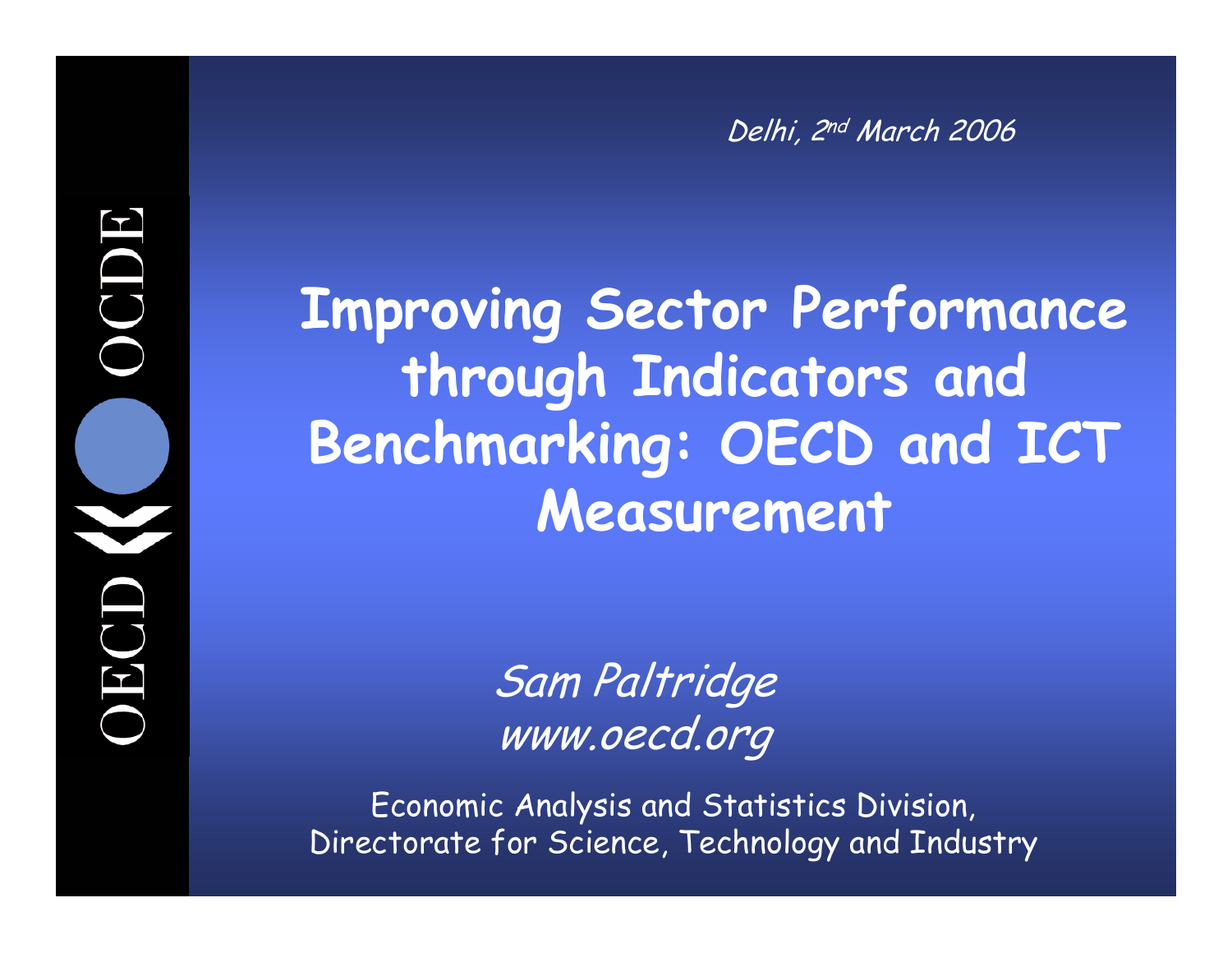## Contents of this presentation

□ OECD

• ICCP Committee & 4 Working Parties (Infrastructure, Information Economy, Privacy/ Security, Indicators)

Why Measure ICT Supply, Use & Impacts?

Telecommunication Indicators Methodology

 OECD Working Party on Indicators for the Information Society (WPIIS) methodological work on ICT

 "Guide to Information Society Measurement" Next Session: Partnership on Measuring ICT for Development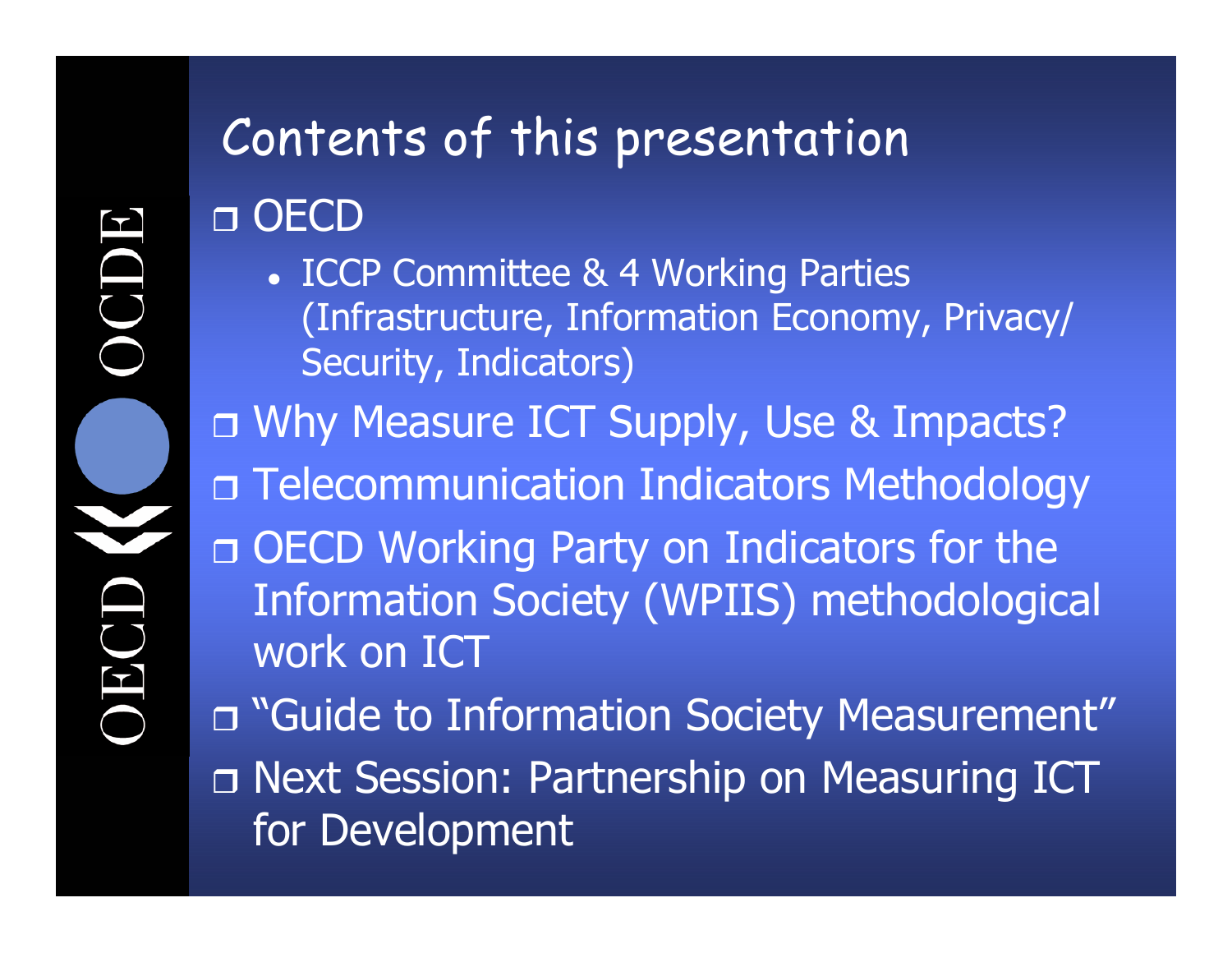### Why Measure ICT?

 Monitoring growth of information society and helping understand how ICTs impact on economic and social development.

- Policy analysis and dialogue: allow governments to make informed policy decisions for using ICTs as a tool for economic and social development.
- Evidence for benefits of ICT accumulating in developed countries, but lacking for developing countries.
- Facilitate international comparisons of ICT as a key social and economic enabler
- Enable communications regulators to undertake their tasks and assess sector performance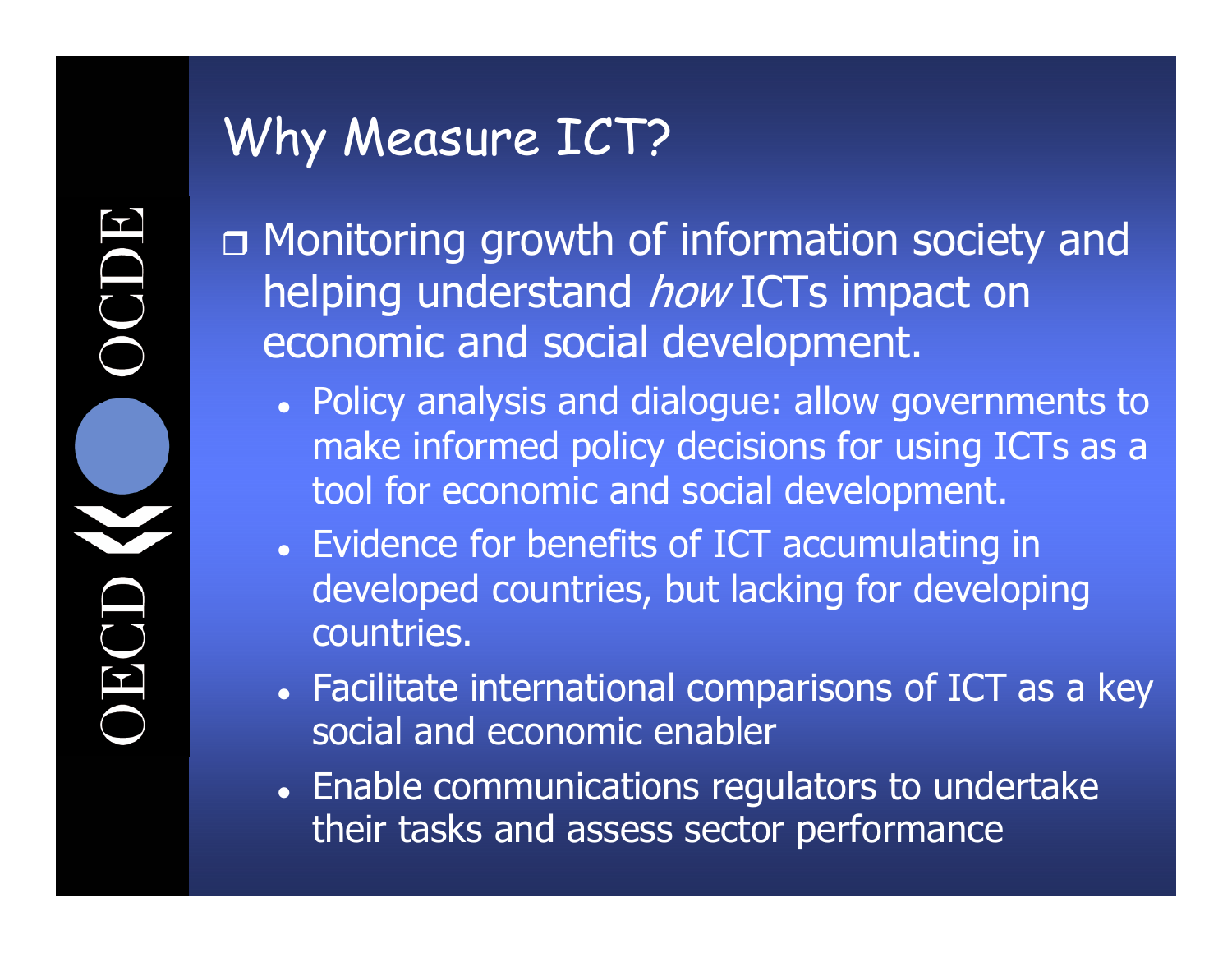### Telecommunication Indicators Methodology

**n** Policy interest in indicators coincided with increasing reform to telecommunication markets

 OECD Performance Indicators for Public Telecommunication Operators, 1990

• Inform policy making and regulation (industry and finance sector are also major users) through benchmarking and comparisons

• Network indicators and quality of service

• Telecommunication tariff methodology/comparisons

□ ITU – Telecommunication Indicators Handbook

- World Telecommunication Indicators Meetings
- World Telecommunication Development Reports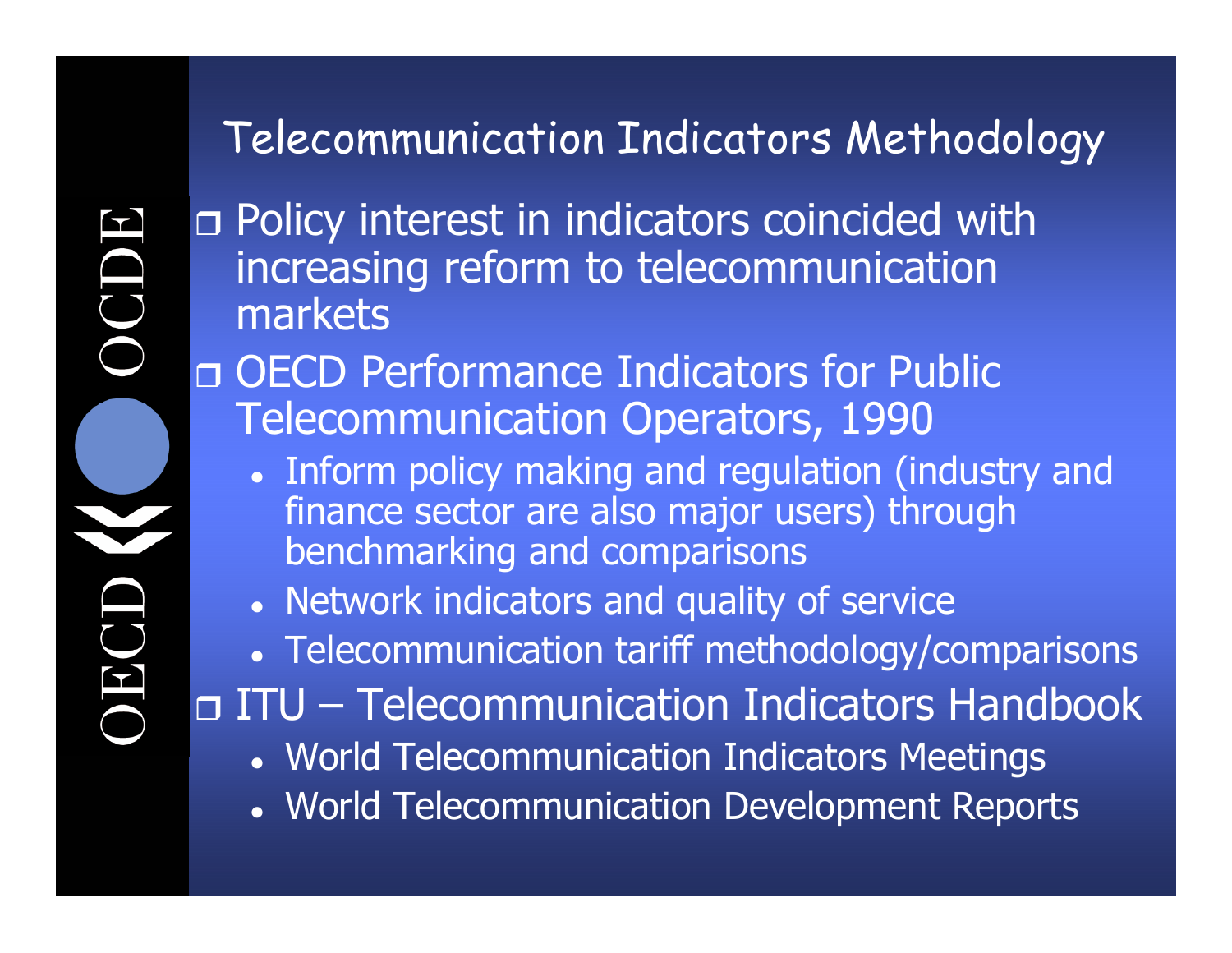### Supply Side Communication Indicators

 Regulation and market information **n Telecom Network Indicators (e.g. access lines,** digitalisation) Investment (e.g. capex on networks) Services market (e.g. mobile revenue) Broadcasting and cable television (e.g. subscribers, households passed) Internet (e.g. hosts, secure servers, subscribers, broadband) Quality of Service (e.g. faults, repairs) Employment and productivity Telecommunication/Internet Tariffs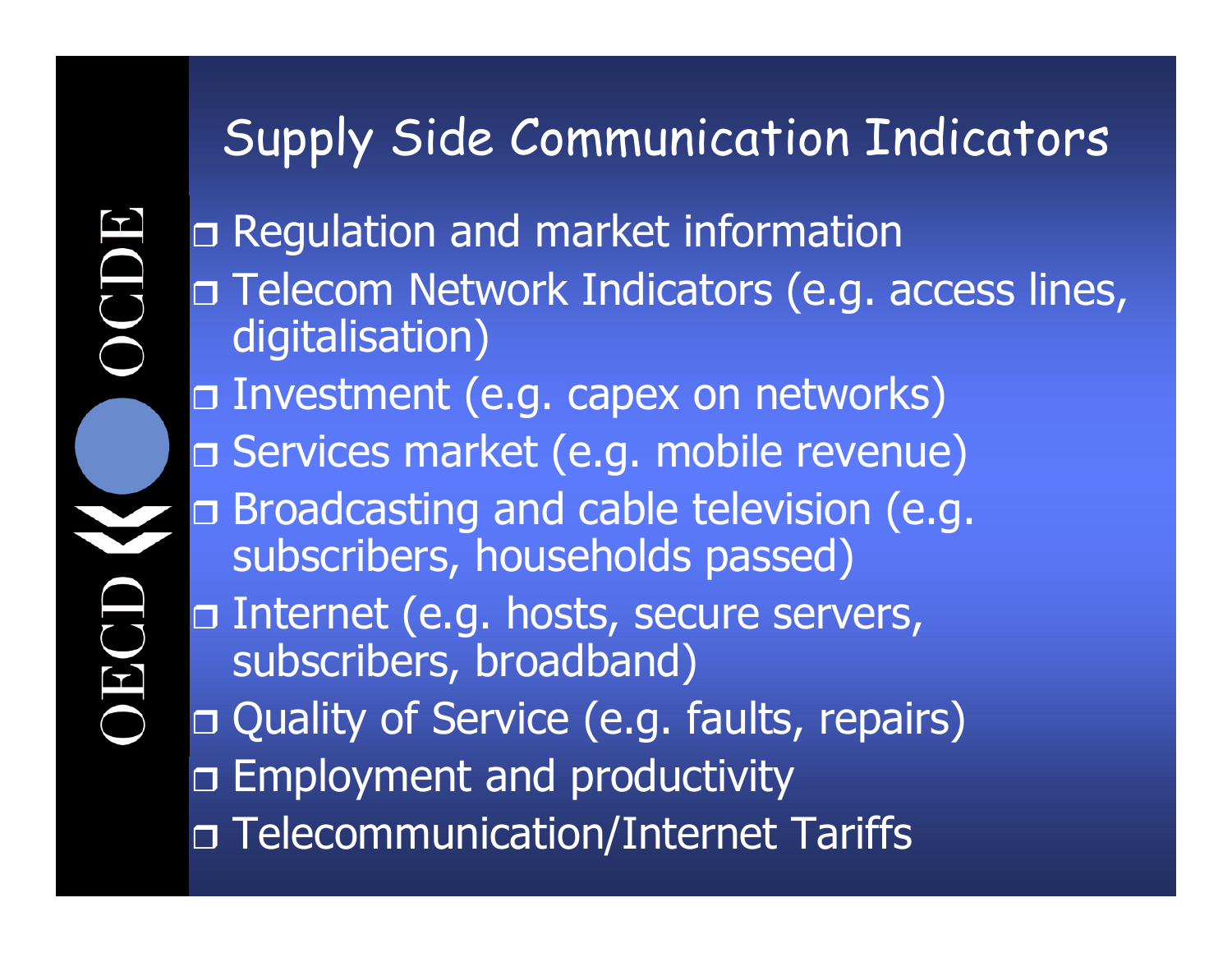### Tariff Indicators

#### Fixed Telecoms

- Business (small) and Residential
- c Basket approach (connection, line rental, calls)
- c Domestic, international, composite (including calls to mobile)

#### Mobile

- Low, medium, high user baskets
- Leased lines
- Dial-up (collection discontinued in OECD)
- Broadband
	- c Price, advertised capacity (upstream/downstream), transfer allowance if applicable (i.e. flat rate or bit caps & shaping)
	- Quality of Service? (Network Neutrality?)
- □ Importance of time series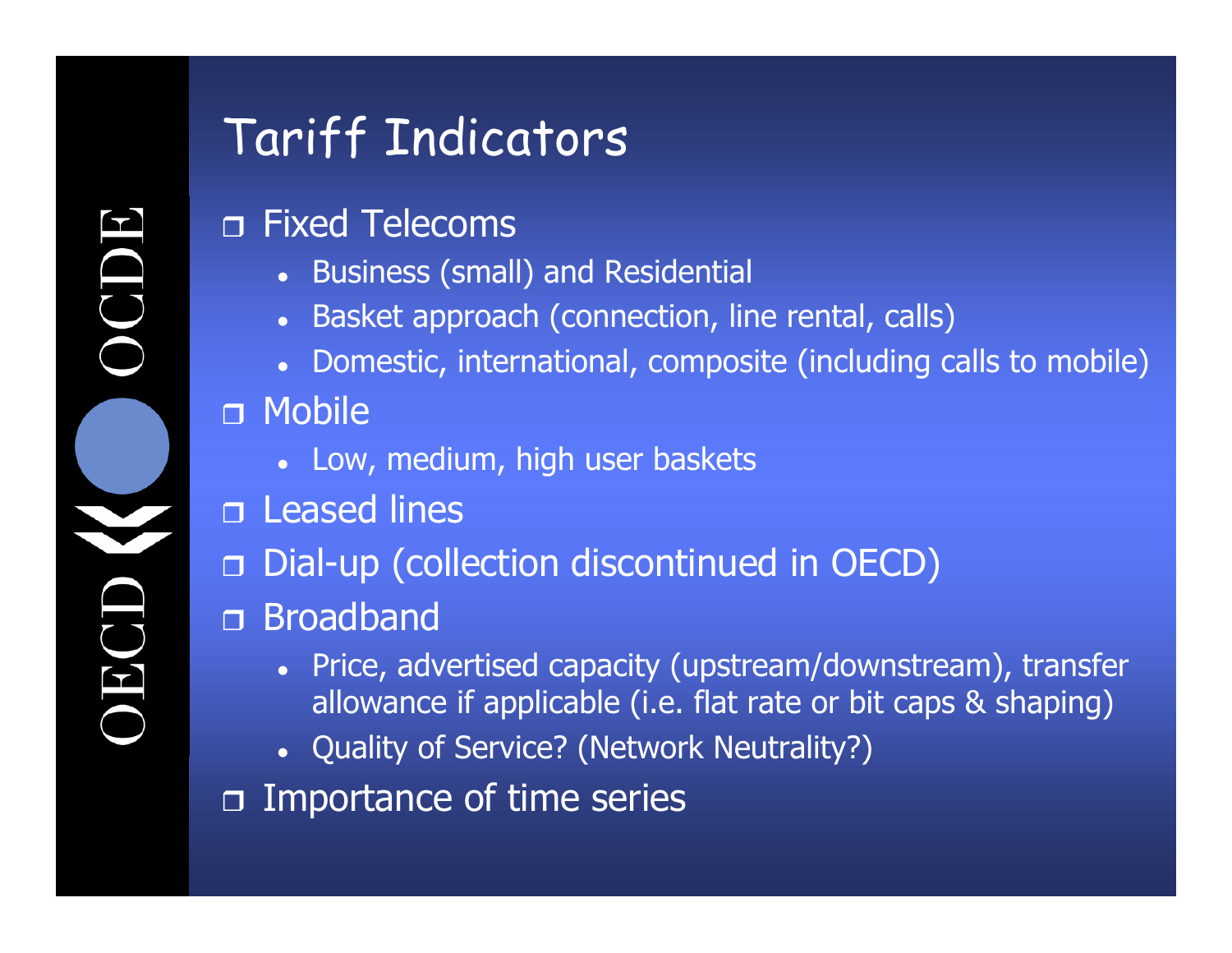From mid 1990s Growing Policy Interest in ICT Demand Side Indicators and Measurement of E-commerce

- □ Increasing interest from National Statistical **Organisations**
- □ Creation of the OECD Working Party on Indicators for the Information Society (WPIIS)
- Measurement needs definitions and harmonised methodology
	- ICT sector (1998, 2002, revision 2006)
	- $\bullet~$  E-commerce (2000)
	- Model surveys of business and household use of ICT (2001, 2002, 2005)
	- $\bullet$  ICT goods (2003, revision 2006)
	- ICT services (expected 2006)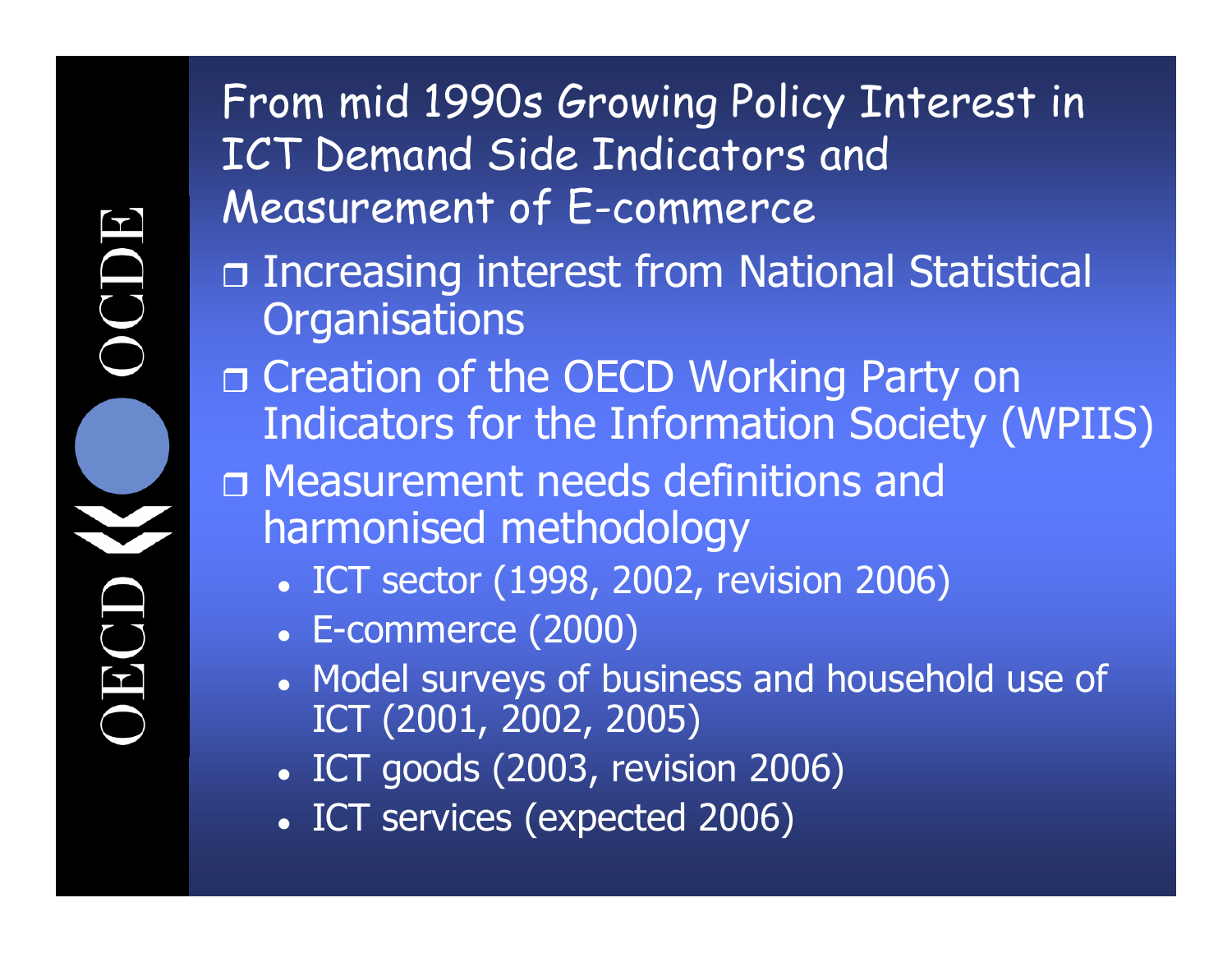### The ICT sector principles

For *manufacturing* industries, the products of a candidate industry:

- Must be intended to fulfil the function of information processing and communication including transmission and display.
- Must use electronic processing to detect, measure and/or record physical phenomena or control a physical process.
- **n** For *services* industries, the products of a candidate industry:
	- c Must be intended to enable the function of information processing and communication by electronic means.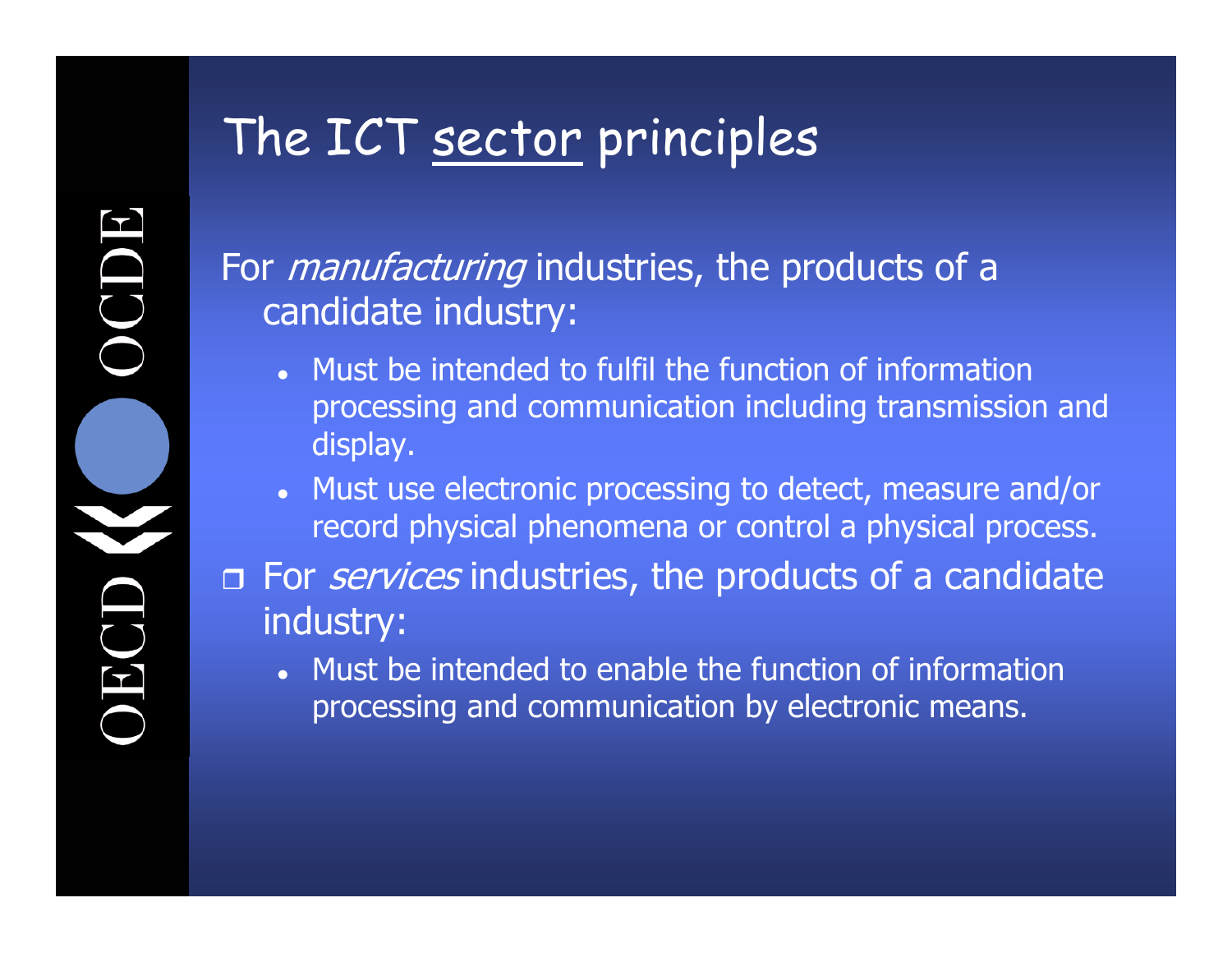### ICT sector manufacturing activities based on ISIC Rev 3.1 (Rev.4 expected 2007)

- 3000 Office, accounting and computing machinery
- 3130 Insulated wire cable
- 3210 Electronic valves and tubes and other electronic components
- 3220 Television and radio transmitters and apparatus for line telephony and line telegraphy
- 3230 Television and radio receivers, sound or video recording or reproducing apparatus and associated goods
- 3312 Instruments and appliances for measuring, checking, testing, navigating and other purposes except industrial process equipment
- 3313 Industrial process equipment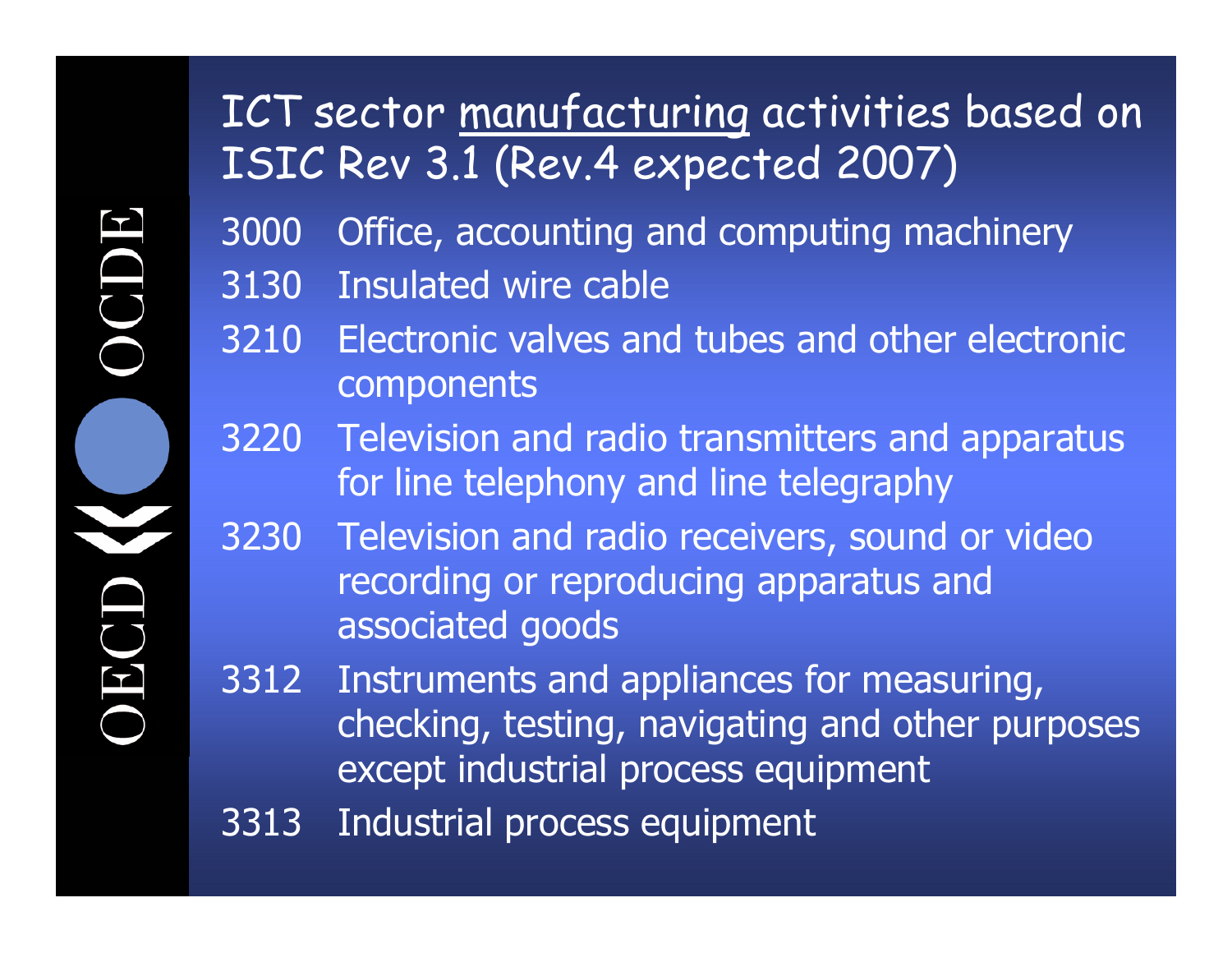ICT sector service activities based on ISIC Rev 3.1 (Rev.4 expected 2007)

5151 Wholesale of computers, computer peripheral equipment and software

5152 Wholesale of electronic and telecommunications parts and equipment

6420 Telecommunications

7123 Renting of office machinery and equipment (including computers)

72 Computer related activities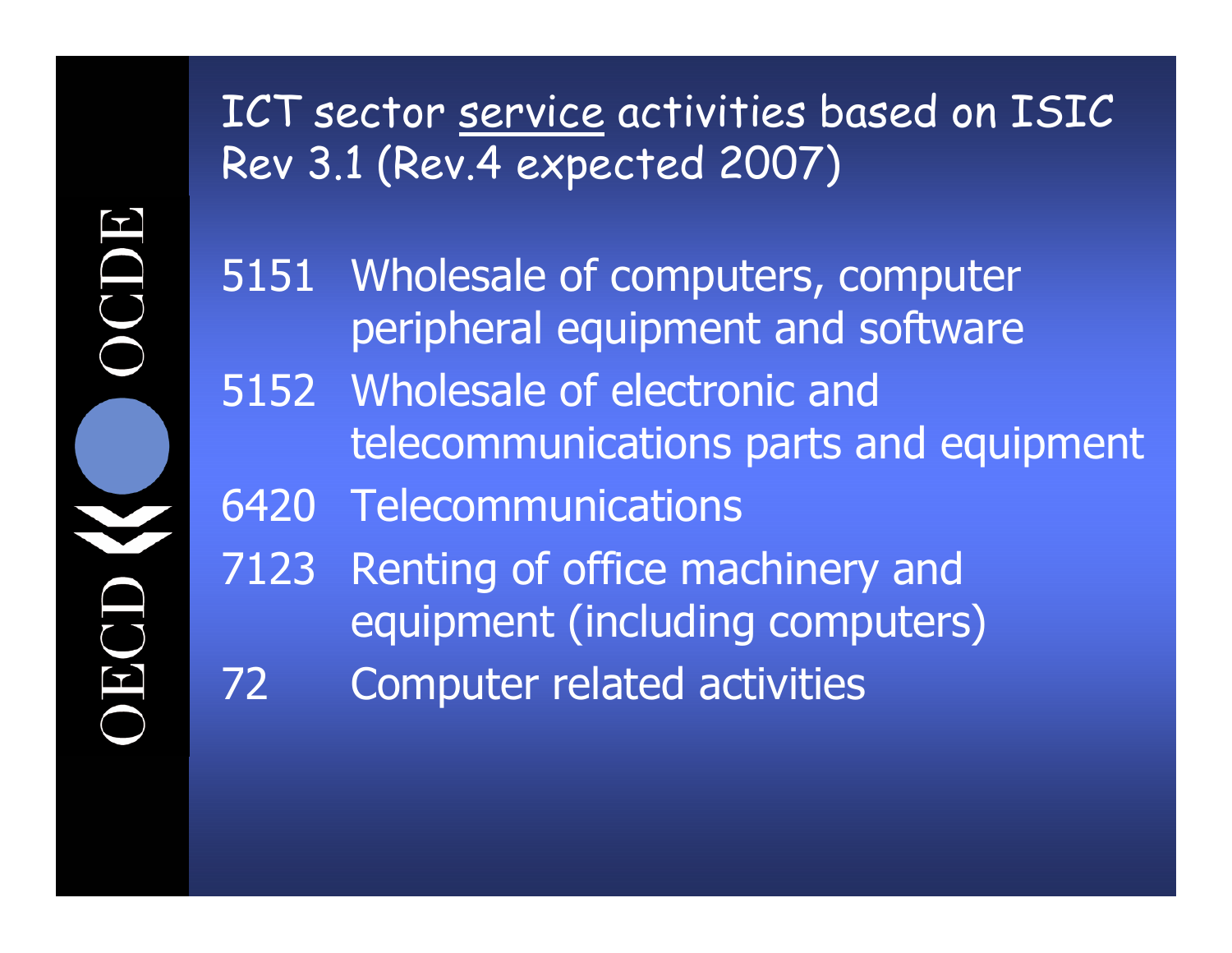### ICT goods guiding principle

 ICT goods must either be intended to fulfil the function of information processing and communication by electronic means, including transmission and display,

or

 Use electronic processing to detect, measure and/or record physical phenomena, or to control a physical process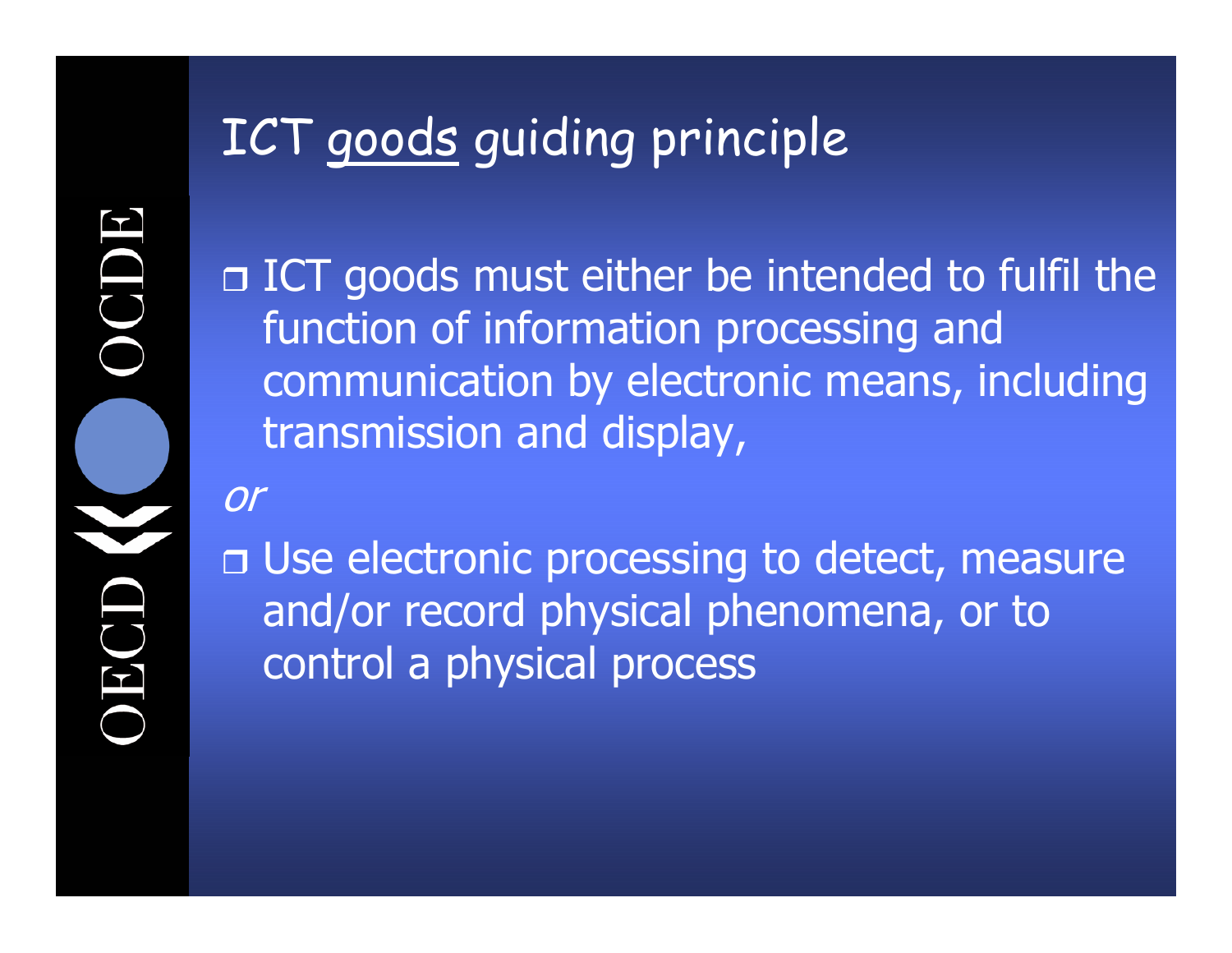### ICT goods

#### Broad categories based on six-digit HS categories

- telecommunications equipment
- $\bullet$  computer and related equipment
- electronic components
- audio and video equipment
- other ICT goods

#### ICT goods, based on HS 2002

| Telecom equipment |                         | Computer equipm. |        |
|-------------------|-------------------------|------------------|--------|
| 8517              | 852790                  | 8471             | 847330 |
| 852020            | 852910                  |                  |        |
| 852510            | 853110                  | Other ICT goods  |        |
| 852520            | 854420                  | 846911           | 9024   |
| 852530            | 854470                  | 847010           | 902620 |
| 852610            |                         | 847021           | 902710 |
|                   |                         | 847029           | 902730 |
|                   | Electronic components   | 847040           | 902740 |
| 850431            | 853224                  | 847050           | 902750 |
| 850450            | 853230                  | 847310           | 902780 |
| 850490            | 8533                    | 847321           | 9028   |
| 852330            | 8534                    | 847350           | 9029   |
| 852460            | 8540                    | 852691           | 903010 |
| 852990            | 8541                    | 852692           | 903020 |
| 853221            | 8542                    | 901041           | 903031 |
|                   |                         | 901042           | 903039 |
|                   | Audio and video equipm. | 901049           | 903040 |
| 8518              | 852320                  | 9014             | 903082 |
| 8519              | 852390                  | 901540           | 903083 |
| 852010            | 852540                  | 901580           | 903110 |
| 852032            | 852712                  | 901811           | 903120 |
| 852033            | 852713                  | 901812           | 903130 |
| 852039            | 852719                  | 901813           | 903141 |
| 852090            | 852721                  | 901814           | 903180 |
| 8521              | 852729                  | 901819           | 903190 |
| 8522              | 852731                  | 902212           | 903210 |
| 852311            | 852732                  | 902213           | 903220 |
| 852312            | 852739                  | 902214           | 903289 |
| 852313            | 8528                    | 902219           | 903290 |

| n <sub>t</sub> | Computer equipm. |        |  |
|----------------|------------------|--------|--|
| 0              | 8471             | 847330 |  |
| 0              |                  |        |  |
| 0              | Other ICT goods  |        |  |
| 0              | 846911           | 9024   |  |
| 0              | 847010           | 902620 |  |
|                | 847021           | 902710 |  |
|                | 847029           | 902730 |  |
| n e n ts       | 847040           | 902740 |  |
| 4              | 847050           | 902750 |  |
| 0              | 847310           | 902780 |  |
|                | 847321           | 9028   |  |
|                | 847350           | 9029   |  |
|                | 852691           | 903010 |  |
|                | 852692           | 903020 |  |
|                | 901041           | 903031 |  |
|                | 901042           | 903039 |  |
| quipm.         | 901049           | 903040 |  |
| 0              | 9014             | 903082 |  |
| 0              | 901540           | 903083 |  |
| 0              | 901580           | 903110 |  |
| $\overline{c}$ | 901811           | 903120 |  |
| 3              | 901812           | 903130 |  |
| 9              | 901813           | 903141 |  |
| 1              | 901814           | 903180 |  |
| 9              | 901819           | 903190 |  |
| 1              | 902212           | 903210 |  |
| $\overline{2}$ | 902213           | 903220 |  |
| 9              | 902214           | 903289 |  |
|                | 902219           | 903290 |  |
|                |                  |        |  |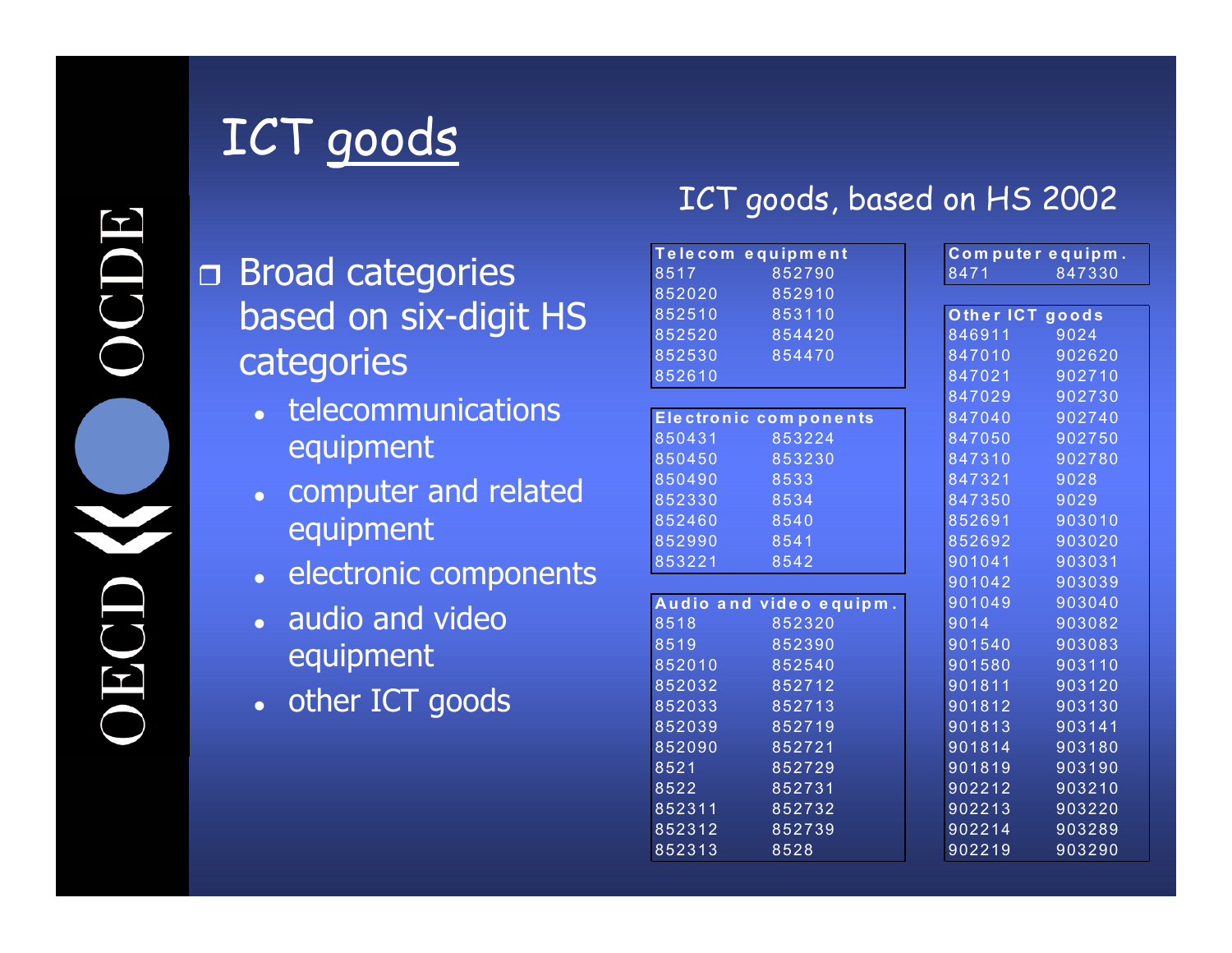### ICT services guiding principle and services proposal

For service industries, the products of a candidate industry must be intended to enable the function of<br>information processing and communication by electronic means

#### Examples from UN's Central Product Classification (CPC)

- IT technical consulting services
- IT design and development services
- c Hosting and IT infrastructure provisioning services
- IT infrastructure and network management services
- c IT technical support services
- Information and document transformation services
- Internet access and backbone services
- zInternet telecommunication services
- Software publishing
- Re-sale of computer hardware and software
- Rental and leasing of computer hardware
- IT-related training services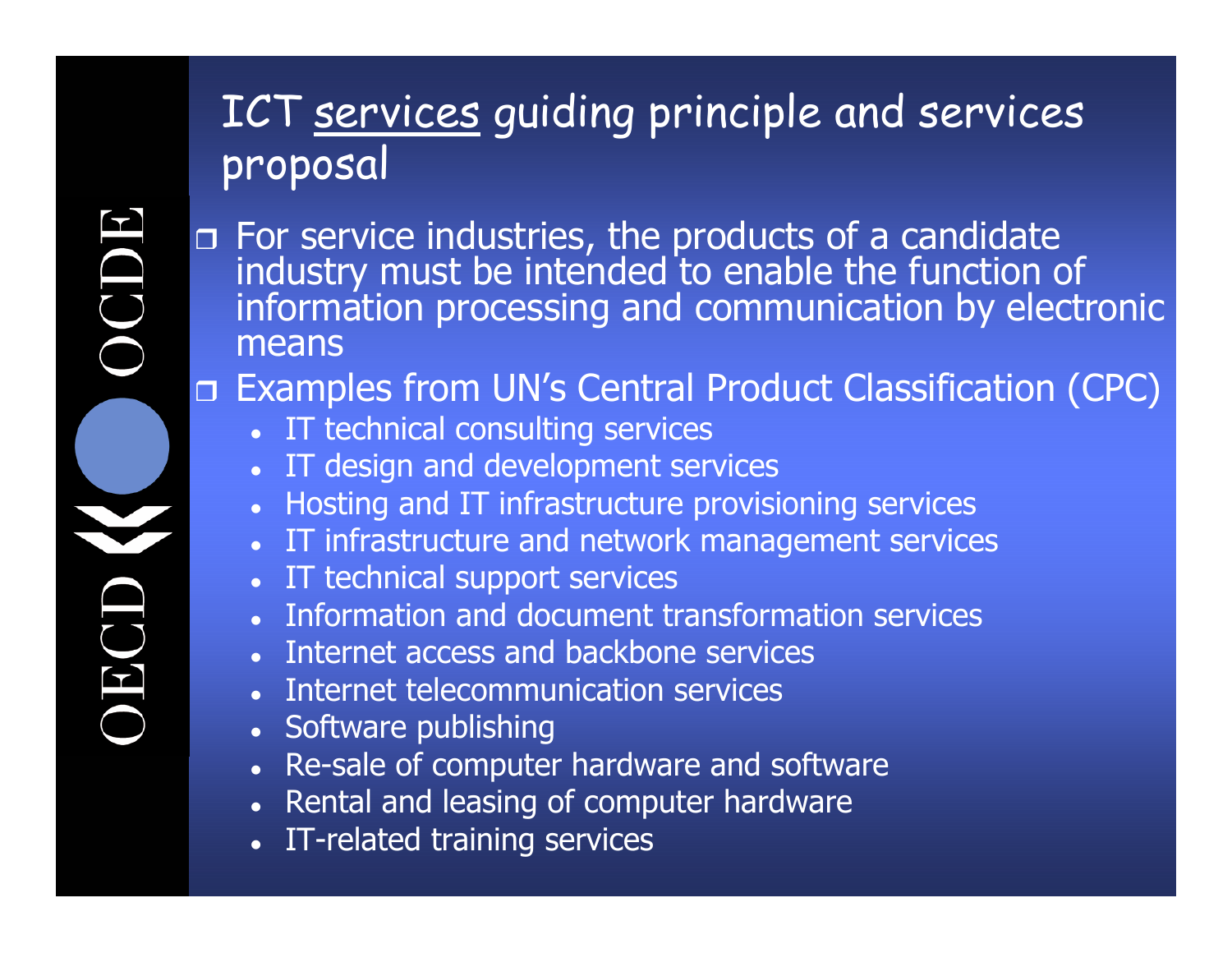### Electronic commerce definitions

| E-commerce<br>transactions  | <b>OECD definitions</b>                                                                                                                                                                                                                                                                                                                                                                                                     | <b>Guidelines for the Interpretation of the</b><br><b>Definitions (WPIIS proposal April 2001)</b>                                                                                                                                                                                                                                                                                                                                                                                   |
|-----------------------------|-----------------------------------------------------------------------------------------------------------------------------------------------------------------------------------------------------------------------------------------------------------------------------------------------------------------------------------------------------------------------------------------------------------------------------|-------------------------------------------------------------------------------------------------------------------------------------------------------------------------------------------------------------------------------------------------------------------------------------------------------------------------------------------------------------------------------------------------------------------------------------------------------------------------------------|
| <b>BROAD</b><br>definition  | An electronic transaction is the sale<br>or purchase of goods or services,<br>whether between businesses,<br>households, individuals, governments,<br>and other public or private<br>organisations, conducted over<br>computer-mediated networks. The<br>goods and services are ordered over<br>those networks, but the payment and<br>the ultimate delivery of the good or<br>service may be conducted on or off-<br>line. | <b>Include:</b> orders received or placed on any<br>online application used in automated<br>transactions such as Internet applications,<br>EDI, Minitel or interactive telephone systems.                                                                                                                                                                                                                                                                                           |
| <b>NARROW</b><br>definition | An Internet transaction is the sale or<br>purchase of goods or services, whether<br>between businesses, households,<br>individuals, governments, and other<br>public or private organisations,<br>conducted over the Internet. The<br>goods and services are ordered over<br>the Internet, but the payment and the<br>ultimate delivery of the good or service<br>may be conducted on or off-line.                          | Include: orders received or placed on any<br>Internet application used in automated<br>transactions such as Web pages, Extranets<br>and other applications that run over the<br>Internet, such as EDI over the Internet,<br>Minitel over the Internet, or over any other<br>Web enabled application regardless of how<br>the Web is accessed (e.g. through a mobile or<br>a TV set, etc.) Exclude: orders received or<br>placed by telephone, facsimile, or<br>conventional e-mail. |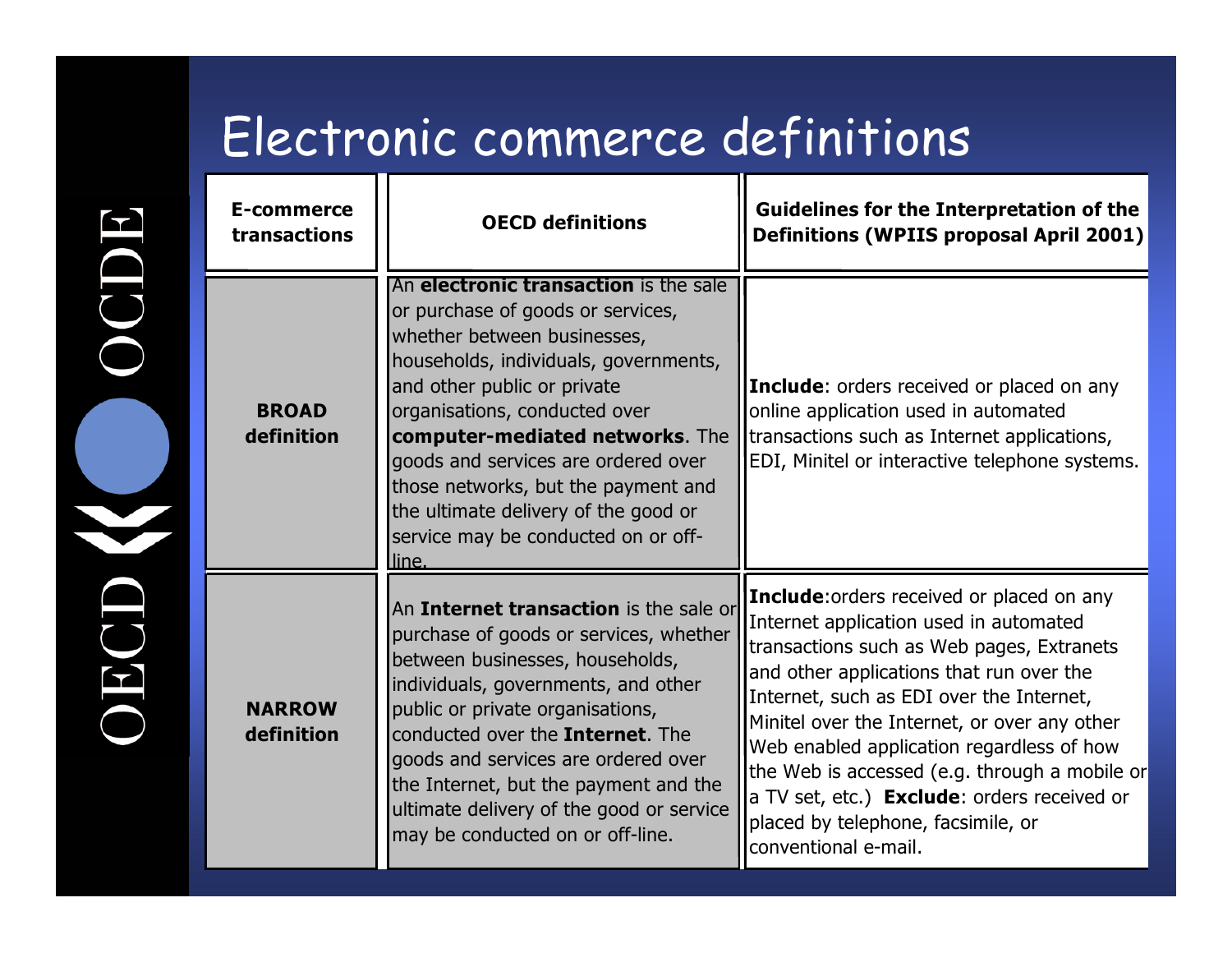### Model surveys of household/individual use of ICT Module A: **Household** access to ICT • Access to computers, the Internet • Type of Internet access • Barriers to access/use Module B: **Individual** use of ICT • Use of computer, the Internet • Place of access, Frequency of use • Activities on the Internet (including e-commerce, egovernment, downloading, etc.)

- Barriers to access/use
- Mobile phone use

J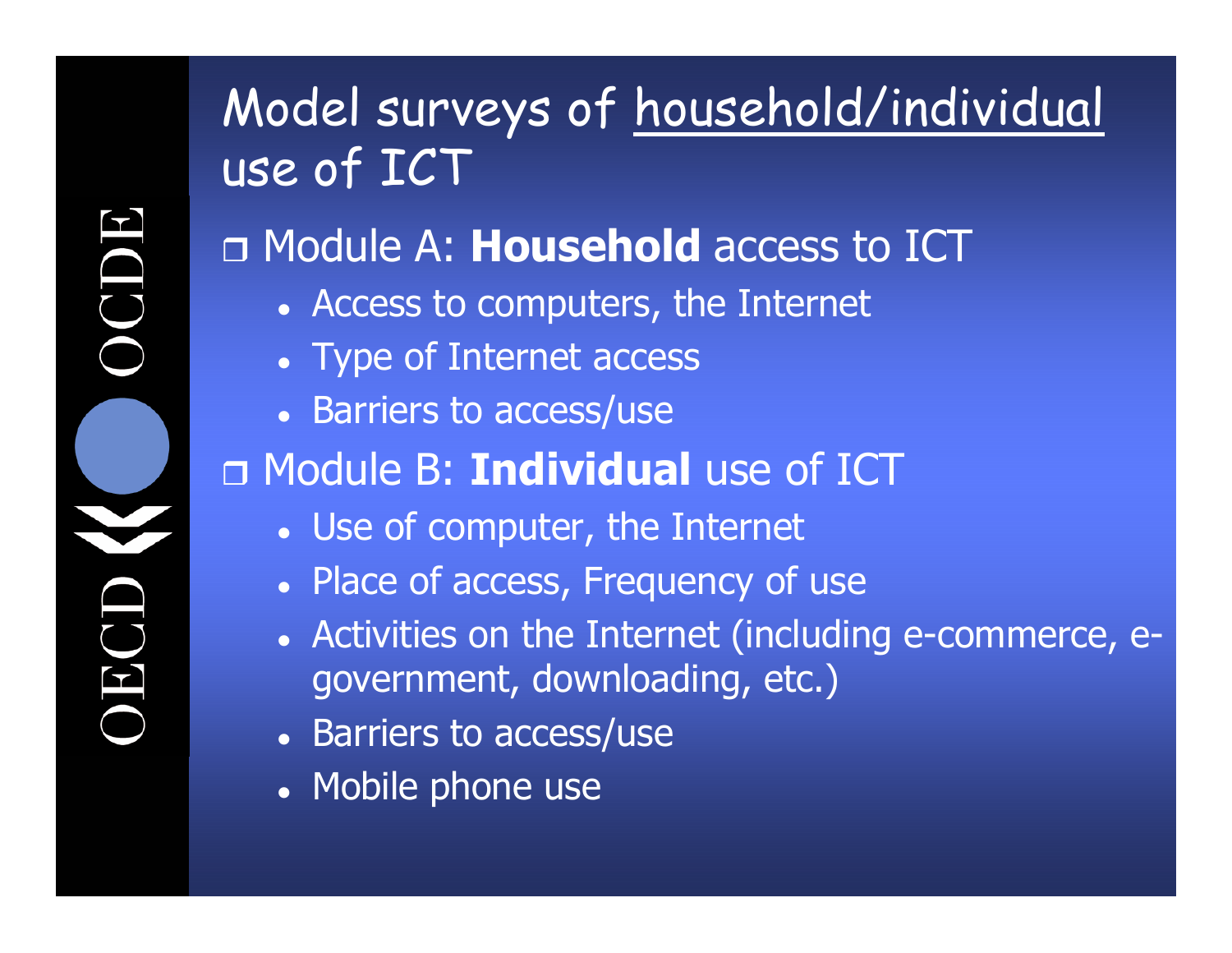### Model surveys of business use of ICT

 Module A: General information about business' use of ICT

- Access to and use of computers
- Access to and use of the Internet and other technologies
- Security

 Module B: How the business uses ICT in its operations

- E-commerce
- Web site functionality
- Integration of business operations
- E-government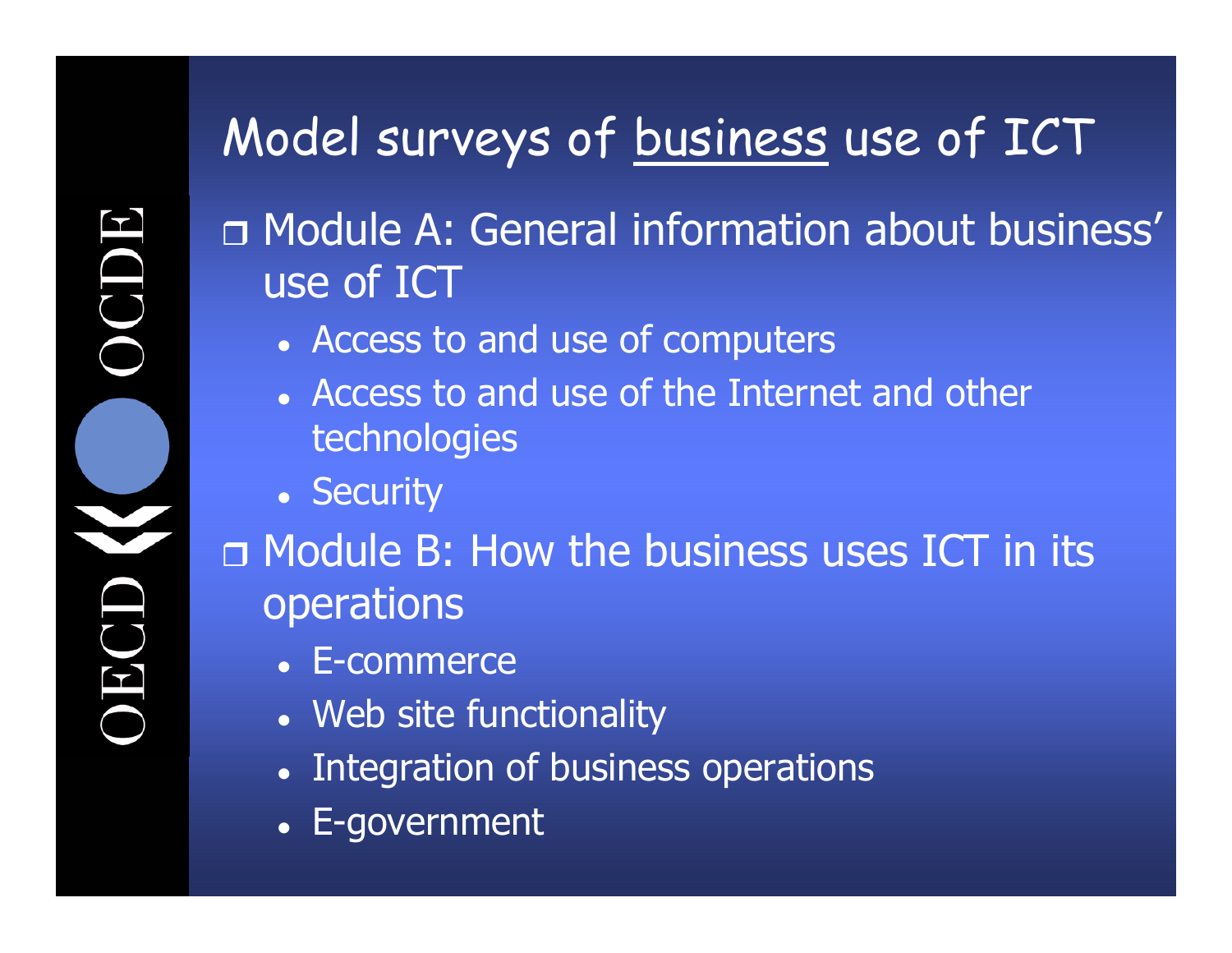#### What do the terms Core and Non Core (Extended Core) mean?

**16 Was the computer you (mainly) used to access the Internet at home protected by:**  *Population: all in-scope individuals who used a computer to access the Internet at home in the last 12 months*



IDC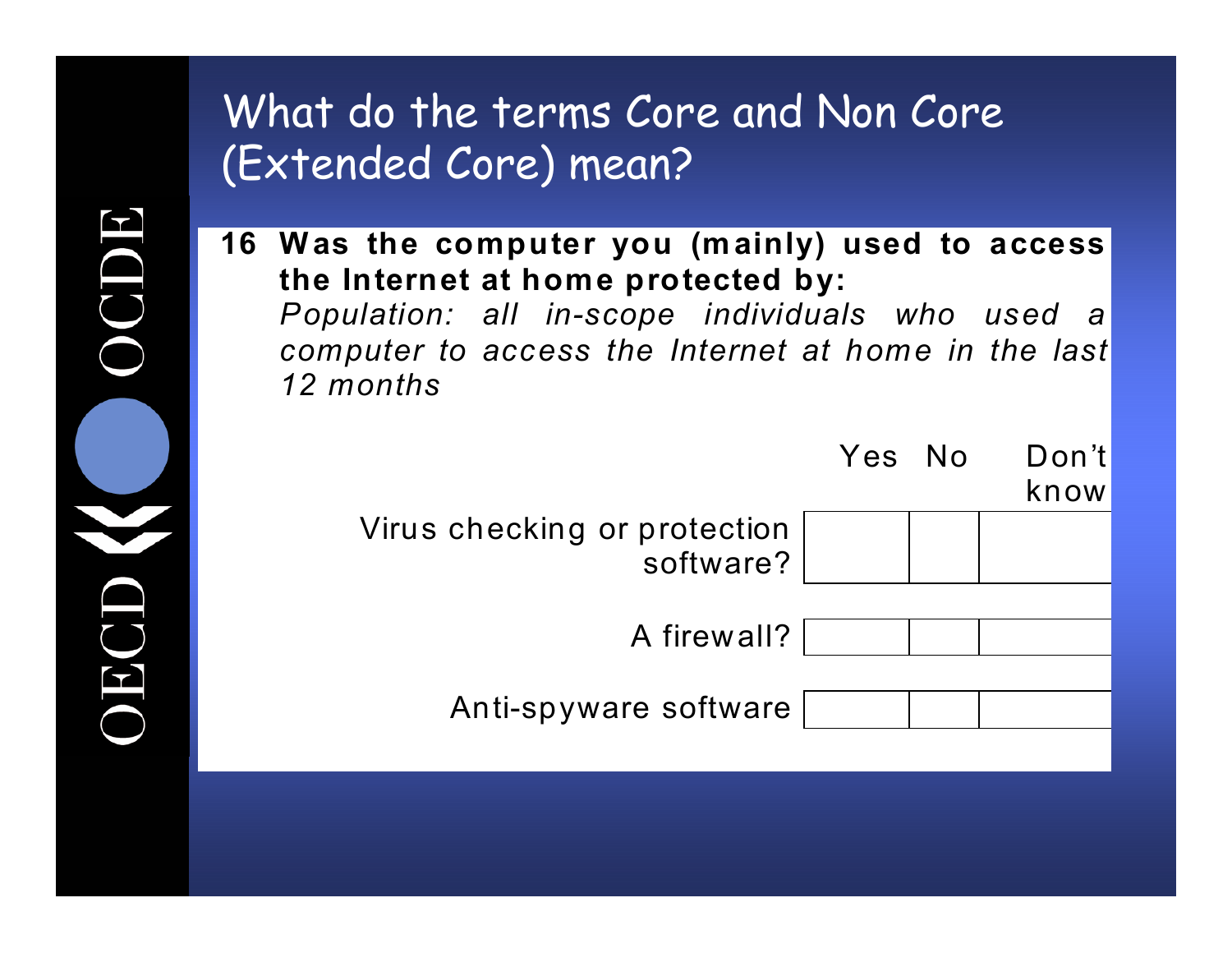### OECD Guide to Measuring the Information Society

 The Guide brings together WPIIS and other OECD work to date in the following areas:

- ICT products (goods and services, trade, prices)
- c ICT infrastructure (telecommunications, the Internet)
- c ICT supply (the ICT sector) including ICT patents
- c ICT demand (by businesses, households/individuals)
- Electronic commerce and electronic business
- Electronic content
- c Cross-cutting topics: e-government, trust in the online environment, digital divide, ICT skills and ICT in education
- Impacts of ICT

 The Guide concludes with a "road ahead " chapter.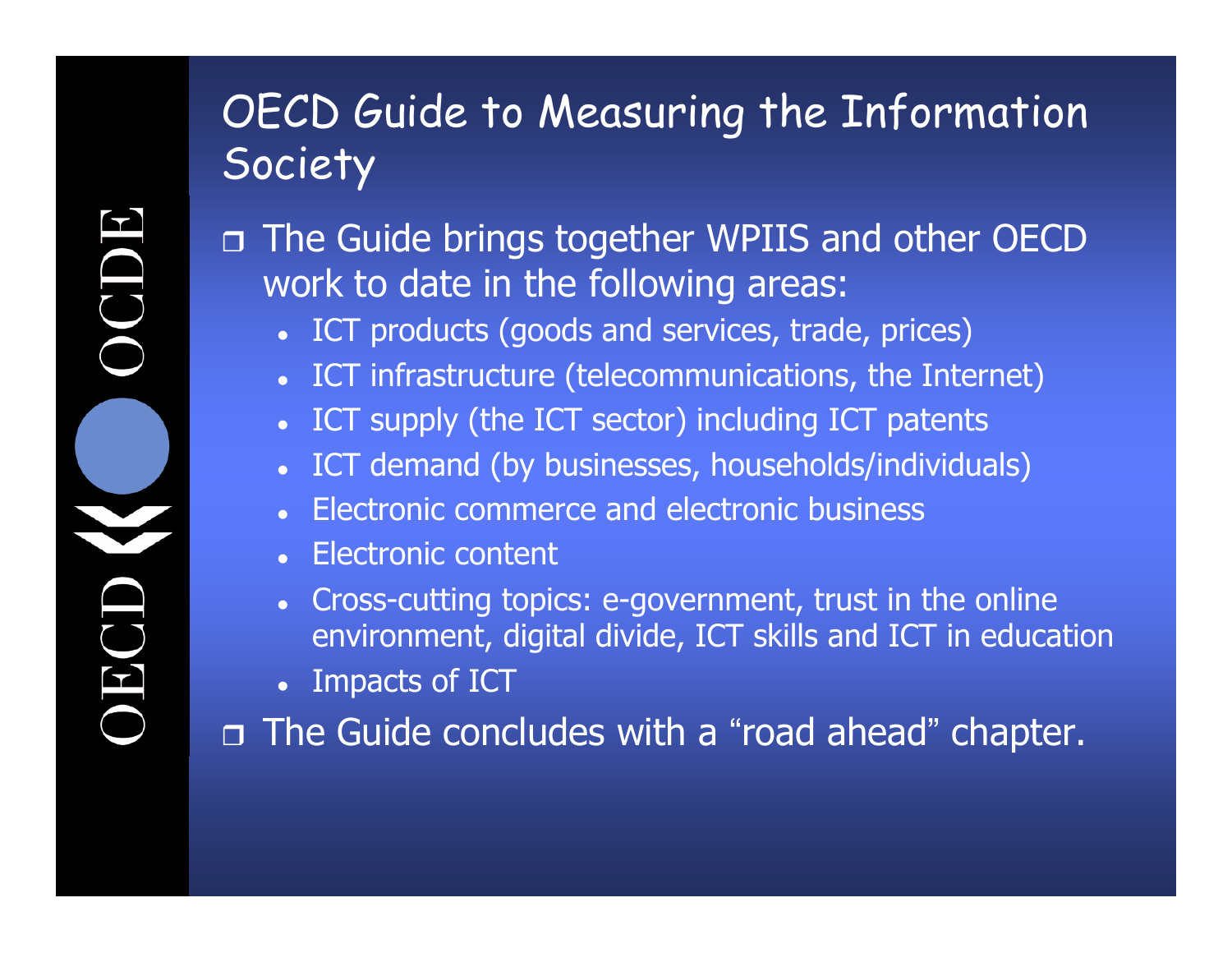### Annexes of the Guide

 Annex 1: WPIIS finalised standards and model surveys

 Annex 2: OECD output on the Information **Society** 

 Annex 3: ICT statistics metadata and output information of member countrieshttp://www.oecd.org/sti/ictmetadata

 Annex 4: Non-member activities Annex 5: Applicability of concepts in developing countries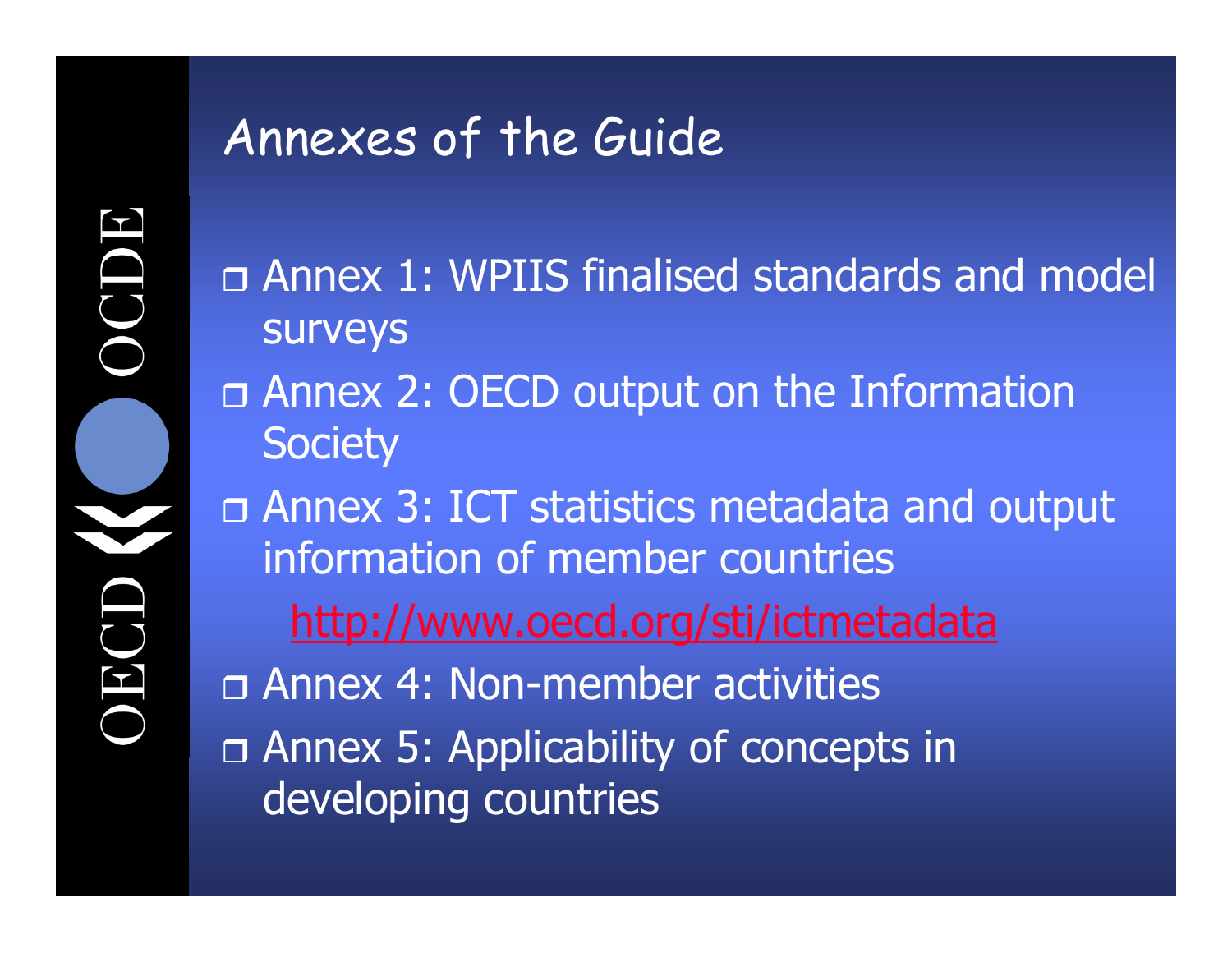### Dissemination

□ Communications Outlook • www.oecd.org/sti/telecom Information Technology Outlook • www.oecd.org/sti/information-economy STI Scoreboard (ICT Section) • www.oecd.org/sti/scoreboard □ Key ICT Indicators • www.oecd.org/sti/ictindicators □ Scoping Study for the Measurement of Trust in the Online Environment

• www.oecd.org/sti/measuring-infoeconomy